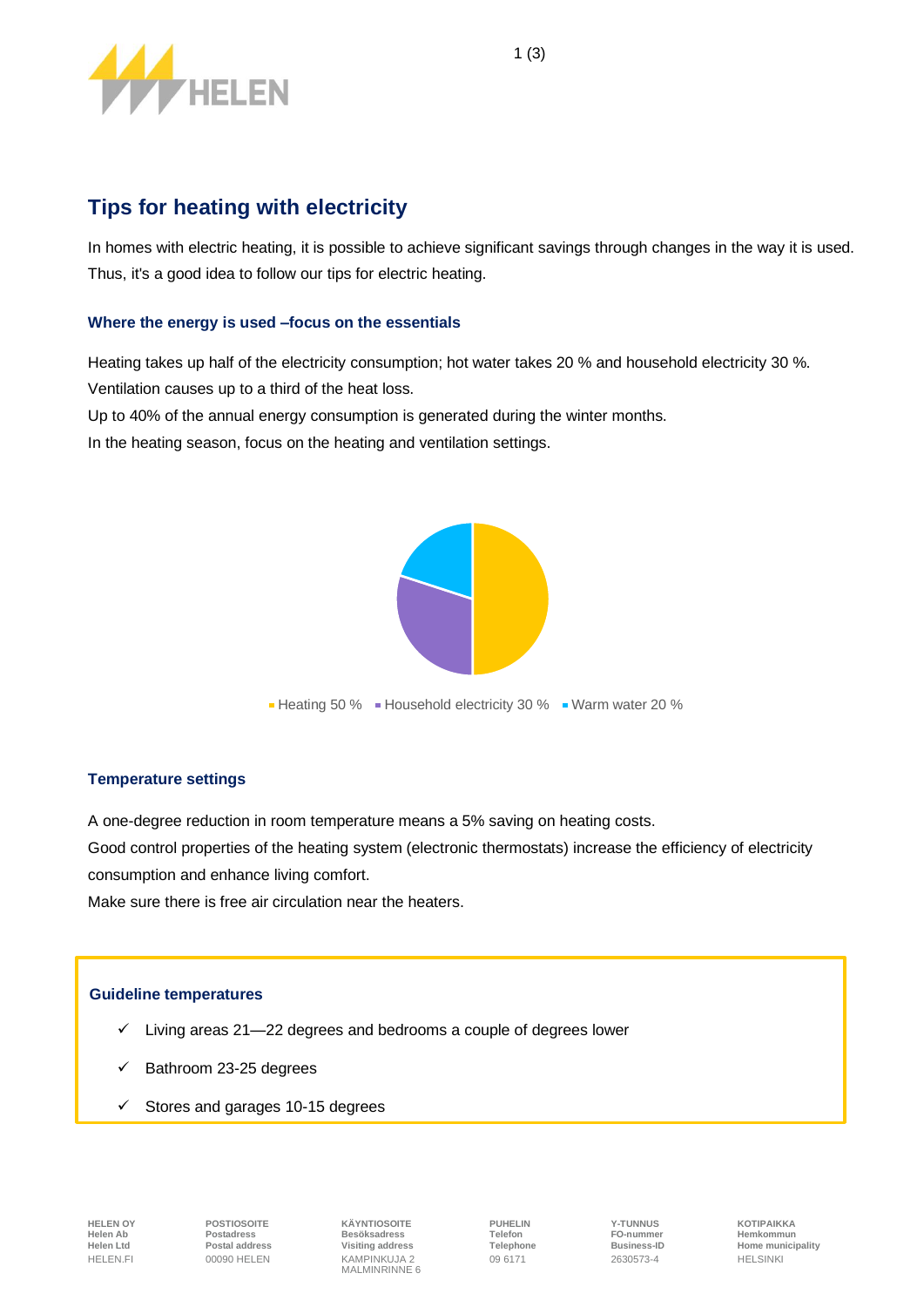



**The electricity consumption of an electric heating system varies a great deal between the winter and summer months**

#### **Take action as needed**

- When switching to summer and winter heating, it's a good idea to follow weather reports rather than just the calendar.
- At the beginning of the heating season, make sure that the heating thermostats are actually working. Defective thermostats can easily raise the room temperature unnecessarily.
- Consider whether it is necessary to turn on all the heaters immediately or whether some of the heaters could be switched on later. Do the opposite at the end of the heating season.
- In spring and autumn, switch off direct underfloor heating in rooms where it may not be needed, such as the entrance lobby and utility room.
- Adjust the underfloor heating in lavatories and bathrooms to a minimum. The drying of laundry in the bathroom in midsummer is one indicator of how low the underfloor heating can be set. Be sure to check that the floor and walls dry off fully.
- Keep the doors of bathrooms and lavatories closed, as these rooms are kept at a higher temperature
- Keep both doors of the entrance lobby closed and set its temperature well below room temperature.
- Check the condition of the exterior door and window seals regularly and replace them if necessary.

**HELEN OY POSTIOSOITE KÄYNTIOSOITE PUHELIN Y-TUNNUS KOTIPAIKKA Helen Ab Postadress Besöksadress Telefon FO-nummer Hemkommun** HELEN.FI 00090 HELEN KAMPINKUJA 2 09 6171 2630573-4 HELSINKI MALMINRINNE 6

**Helen Ltd Postal address Visiting address Telephone Business-ID Home municipality**